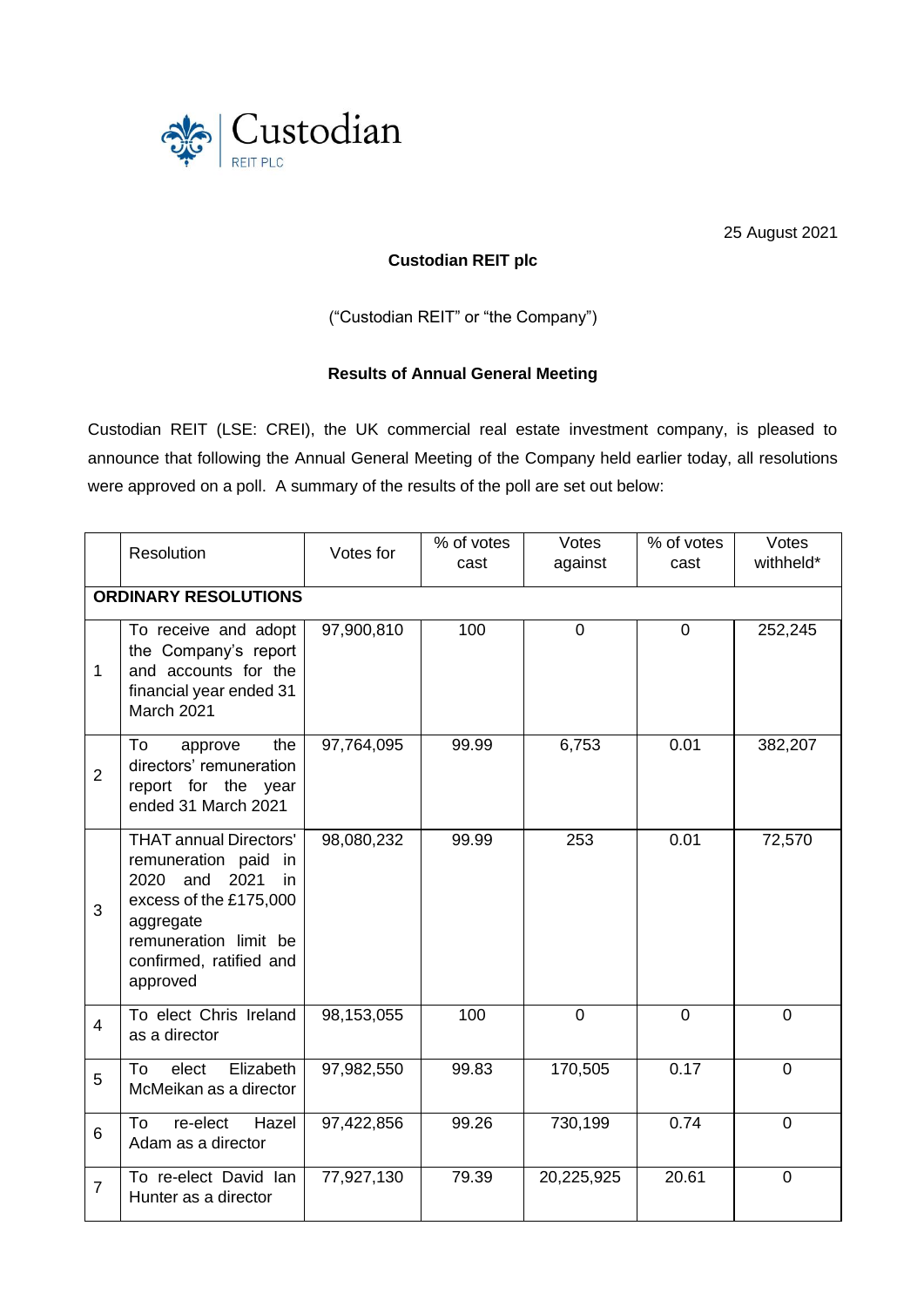| 8                          | To re-elect lan Thomas<br>Mattioli as a director                                                                                                                      | 81,118,074 | 82.64 | 17,034,981  | 17.36     | 0              |  |  |  |
|----------------------------|-----------------------------------------------------------------------------------------------------------------------------------------------------------------------|------------|-------|-------------|-----------|----------------|--|--|--|
| 9                          | To re-elect Matthew<br>Wadman John Thorne<br>as a director                                                                                                            | 97,422,881 | 99.26 | 730,174     | 0.74      | 0              |  |  |  |
| 10                         | To re-appoint Deloitte<br>LLP as auditor to the<br>Company                                                                                                            | 98,153,055 | 100   | $\mathbf 0$ | $\pmb{0}$ | 0              |  |  |  |
| 11                         | To<br>authorise<br>the<br>directors to agree and<br>the<br>auditor's<br>fix<br>remuneration                                                                           | 98,153,055 | 100   | $\mathbf 0$ | 0         | 0              |  |  |  |
| 12                         | To grant the directors<br>authority<br>to<br>allot<br>ordinary shares in the<br>capital of the Company                                                                | 95,894,490 | 97.7  | 2,258,565   | 2.3       | 0              |  |  |  |
| <b>SPECIAL RESOLUTIONS</b> |                                                                                                                                                                       |            |       |             |           |                |  |  |  |
| 13                         | To disapply statutory<br>pre-emption rights on<br>allotment<br>the<br><b>of</b><br>ordinary shares in the<br>capital of the Company                                   | 87,871,616 | 89.53 | 10,281,439  | 10.47     | 0              |  |  |  |
| 14                         | To further disapply the<br>statutory pre-emption<br>rights on the allotment<br>of Ordinary Shares                                                                     | 84,629,886 | 86.56 | 13,145,761  | 13.44     | 377,408        |  |  |  |
| 15                         | authorise<br>To<br>the<br>Company<br>to<br>make<br>market purchases of<br>of<br>ordinary<br>shares<br>£0.01<br>each<br>in<br>the<br>capital of the Company            | 98,085,519 | 99.99 | 200         | 0.01      | 67,336         |  |  |  |
| 16                         | That<br>general<br>a<br>meeting, other than an<br>annual<br>general<br>meeting, may be called<br>on not less than 14<br>clear days' notice                            | 91,502,718 | 93.22 | 6,650,337   | 6.78      | $\overline{0}$ |  |  |  |
| 17                         | the<br>Articles<br>That<br>produced<br>the<br>to<br>meeting be adopted in<br>substitution for, and to<br>the exclusion of, the<br>existing Articles of the<br>Company | 95,152,109 | 96.94 | 3,000,946   | 3.06      | 0              |  |  |  |

\*NB: The percentage of votes cast for and against excludes withheld votes.